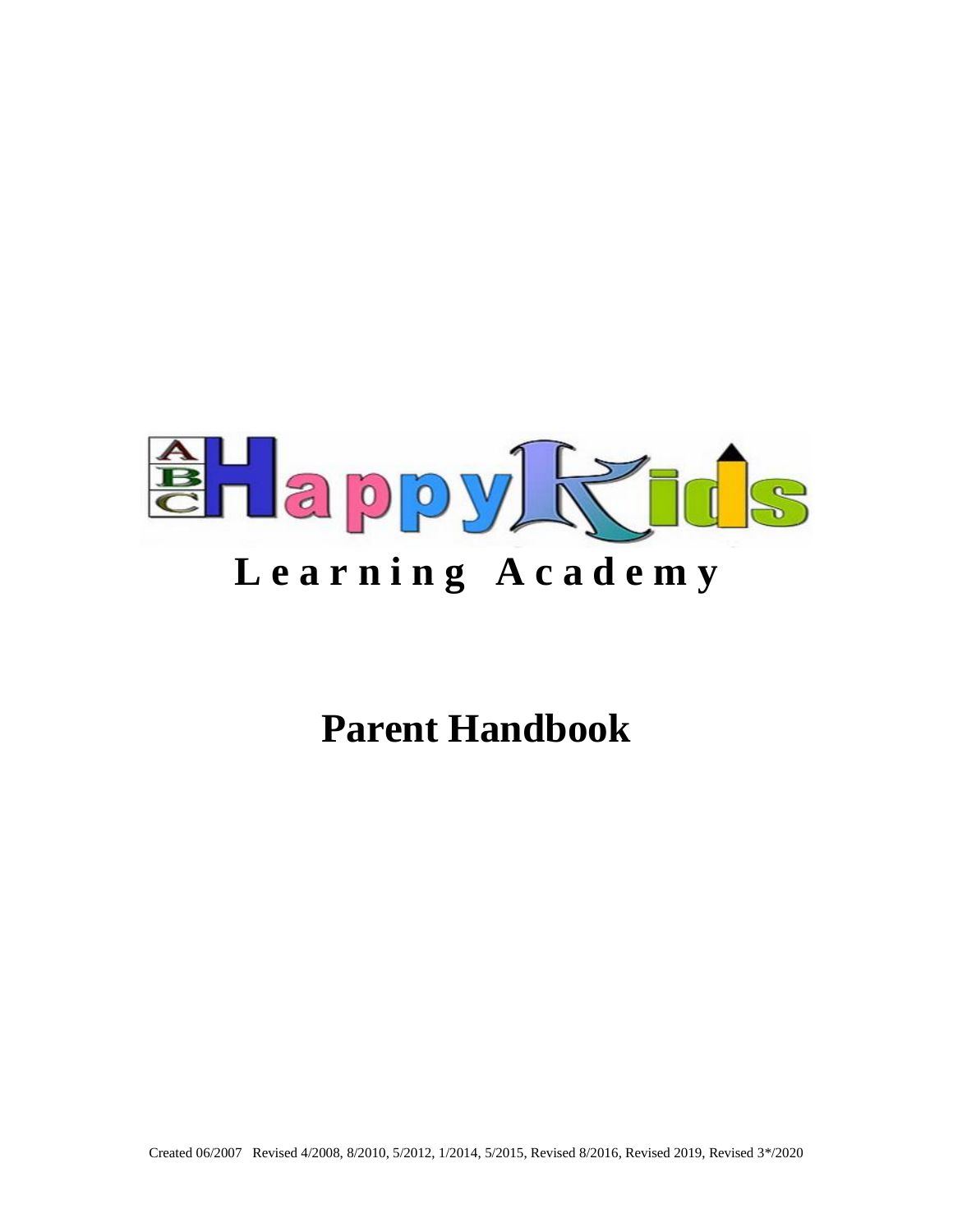# **TABLE OF CONTENTS**

# **About Our Program**

| <b>Center Mission &amp; Purpose</b> |  |
|-------------------------------------|--|
| <b>Educational Philosophy</b>       |  |
| <b>Better Beginnings</b>            |  |
| Curriculum                          |  |
| Developmental Wellness Assistance   |  |

# **Enrollment & Billing**

| <b>Hours of Operation</b>       | 2              |
|---------------------------------|----------------|
| <b>Special Closings</b>         | $\overline{2}$ |
| Eligibility                     | $\overline{2}$ |
| <b>Enrollment Policy</b>        | $\overline{2}$ |
| <b>Withdrawal Policy</b>        | $\overline{2}$ |
| <b>Registration Fee</b>         | $\overline{2}$ |
| <b>Multi-child Discount</b>     | $\overline{2}$ |
| Supply Fee                      | 3              |
| Tuition                         | 3              |
| Form of Payment                 | 3              |
| <b>Late Tuition Payment Fee</b> | 3              |
| Late Pick Up                    | 3              |
| <b>Return Check Fee</b>         | 3              |
| <b>Start Date</b>               | 3              |
| <b>Tuition Change</b>           | 3              |
| Vacation                        | 4              |

# **Family-Staff Partnerships**

| Confidentiality                                  |   |
|--------------------------------------------------|---|
| Communication                                    |   |
| Orientation                                      |   |
| Daily Arrivals & Departures                      | 4 |
| Drop-Off Time                                    |   |
| Late Arrivals                                    |   |
| <b>Family-Teacher Conferences</b>                |   |
| <b>Meetings &amp; Special Events</b>             |   |
| Photographs & Video                              | 5 |
| <b>Staff Training Days</b>                       | 5 |
| <b>Standards of Conduct</b>                      | 5 |
| <b>How To Address Concerns</b>                   | 5 |
| Parent/Guardian/Guest Conduct on Company Grounds | 5 |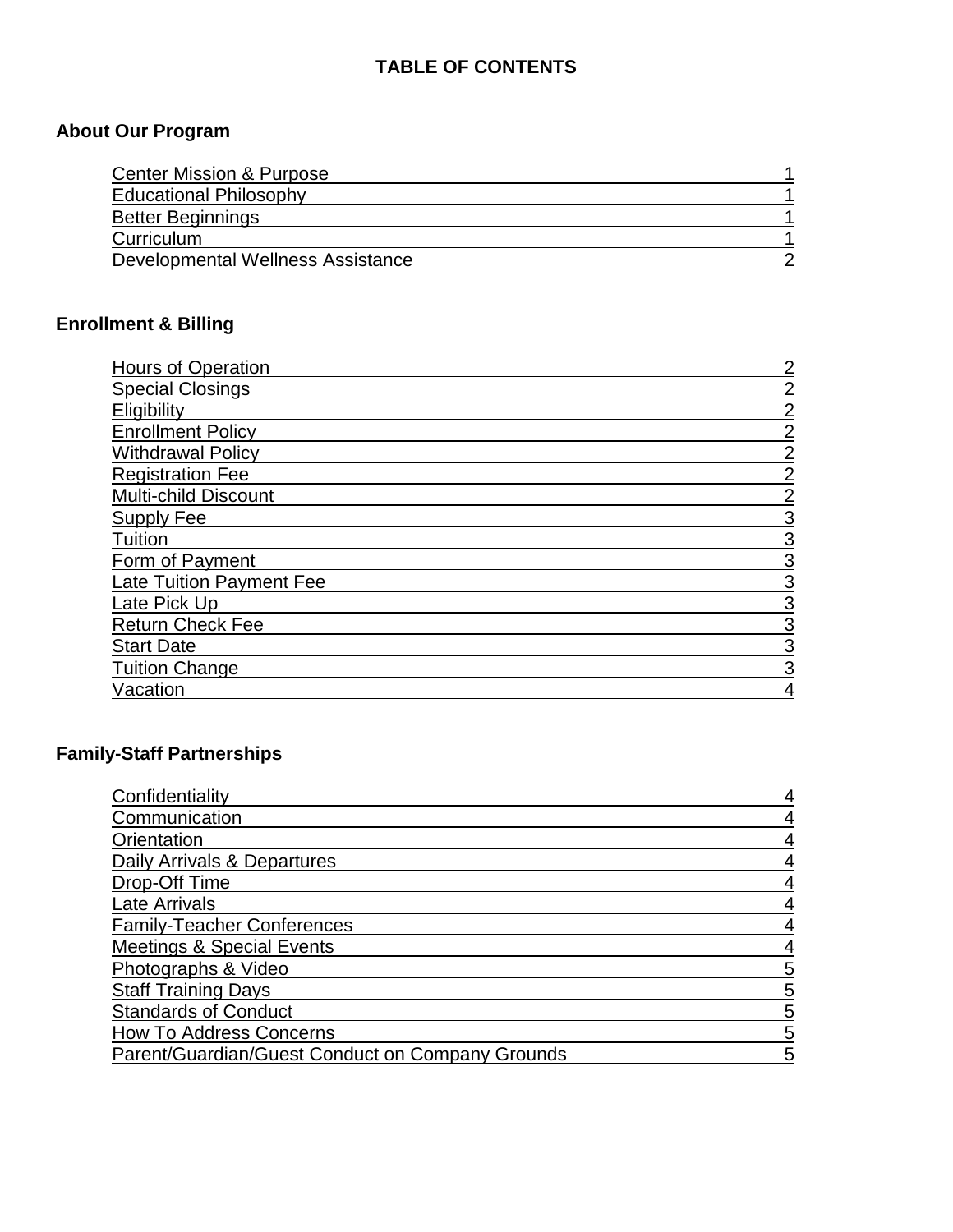# **Health**

| <b>Illness</b>                        | 5 |
|---------------------------------------|---|
| <b>Child Health &amp; Illness</b>     | 5 |
| Immunization                          | 6 |
| <b>Medication Policy</b>              | 6 |
| <b>How Medication Is Administered</b> |   |
| Chapstick                             |   |
| <b>Injuries</b>                       |   |
| <b>Child Nutrition</b>                |   |
| <b>Breast Milk Policy</b>             |   |
| <b>Rest Time</b>                      |   |
| <b>Outdoor Play</b>                   | 8 |

# **Security & Safety**

| <b>Check In/Out Using ProCare</b>   |          |
|-------------------------------------|----------|
| <b>Release of Children</b>          | 8        |
| <b>Child Release Procedures</b>     | 8        |
| Visitors                            | 9        |
| <b>Emergency Health Procedures</b>  | 9        |
| <b>Emergency Weather Procedures</b> | 9        |
| <b>Inclement Weather Policy</b>     | g        |
| Reporting Child Abuse & Neglect     | <u>g</u> |
| Interviews by DHS & Other Agencies  | g        |

# **Children's Needs (Classrooms)**

| Clothing & Personal Items |    |
|---------------------------|----|
| Laundry                   | 10 |
| <b>Cubbies</b>            | 10 |
| <b>Toys</b>               | 10 |
| <b>Birthdays</b>          | 10 |
| <b>Behavior Guidance</b>  | 10 |
| <b>Discipline Policy</b>  | 11 |
| <b>Bitting</b>            | 11 |
| Transitioning             | 11 |

# **Important Times During The Day**

# **Health Requirements**

Guidelines **Constantine Constantine Constantine Constantine Constantine Constantine Constantine Constantine Constantine Constantine Constantine Constantine Constantine Constantine Constantine Constantine Constantine Consta**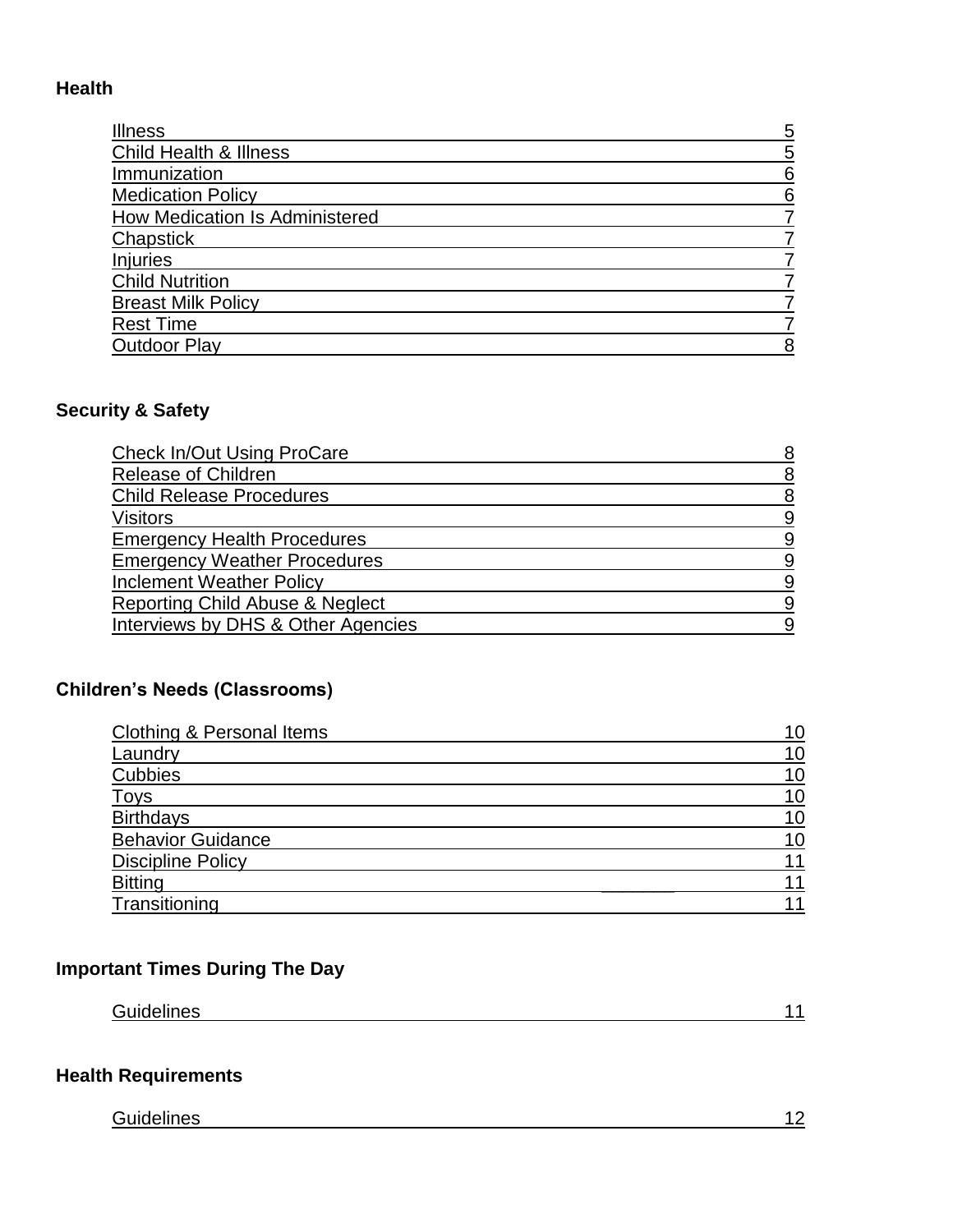

Welcome to ABC Happy Kids Learning Academy, and to the partnership we will share during these early school years.

The need for good quality early education is important, and ABC Happy Kids strives to meet that need by providing nurturing educational experiences. Our goal is to help your child explore and begin to understand the world around us and to lay the foundation for future academic pursuits.

This handbook includes program policies and important information you will need as we share this year. We hope you will read the handbook carefully. If you have any questions, please let us know.

Thank you for choosing ABC Happy Kids Learning Academy. We're glad you are here!

Sincerely, Administrative Team

## **ABOUT OUR PROGRAM**

# **Center Mission Statement & Purpose**

We are dedicated to providing a quality learning experience for all children by promoting a healthy child development. ABC Happy Kids Learning Academy strives to nurture each child's growth to their fullest potential by recognizing each stage of development as being unique and important. We have created a setting in which all children will find warmth, comfort, and gentleness. We will also provide an abundance of opportunities for movement, exploration, and selfdiscovery according to individual needs, interests, and abilities. We emphasize assisting children achieve independence, self-discipline, social competence, self-knowledge, and the ability to problem solve. Finally, we are committed to helping parents understand the developmental stage of their child, thereby enabling the parents to contribute most effectively to the child's growth and development.

## **Educational Philosophy**

ABC Happy Kids Learning Academy firmly believes that the lives of young children and their families can be enriched and strengthened by the quality of the educational program provided to them. The quality of the program depends on several factors:

- Providing a safe and nurturing environment.
- Providing a developmentally appropriate curriculum that addresses all areas of development including social, emotional, cognitive, physical, plus early literacy and language.
- Providing learning experiences within the context of children's culture and community.
- Partnering with parents to plan, implement, and evaluate the educational experiences provided for children and families.

#### **Better Beginnings**

Research over the years has shown us that high quality child care and early childhood education set the stage for how well our children learn, think for themselves, and interact with their world. With that knowledge, Arkansas established the Better Beginnings statewide initiative that sets new and improved, high quality guidelines for child care centers. The criteria and guidelines are an effort to improve opportunities for children's care, growth, and development. We at ABC Happy Kids believe we have a responsibility to make sure all children have the opportunities that the Better Beginnings initiative strives to bring to all children in Arkansas. It is that responsibility that led us at ABC Happy Kids to participate in the Better Beginnings initiative.

#### **Curriculum**

The objectives of our curriculum are based on proven child developmental principles regarding how children best grow and learn. We will provide children with a responsive learning environment with various experiences to help them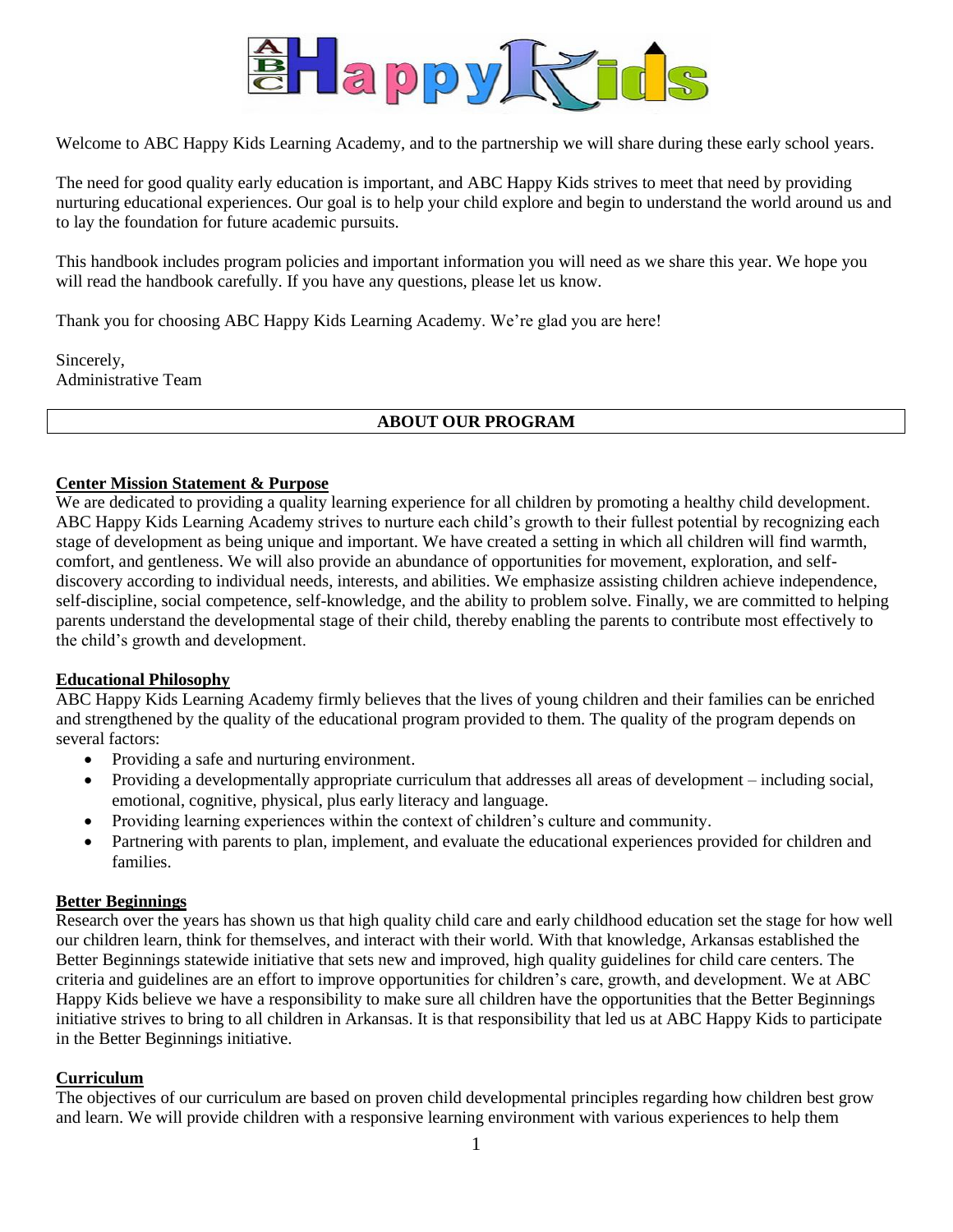develop socially, intellectually, physically, and emotionally in a manner appropriate to their age and stage of development. We will assist parents to increase their knowledge, understanding, skills, and experience in child growth and develop to better support their children. For children in our older classrooms, the Kindergarten Readiness Indicator Checklist (KRIC) is an invaluable tool to help support our efforts.

# **Developmental Wellness Assistance**

ABC Happy Kids has several resources available to help provide guidance with developmental wellness concerns. This includes physical and mental well-being. When possible and within our capability, we will work with other agencies to ensure that the child's needs are being met.

# **ENROLLMENT INFORMATION & BILLING**

# **Hours of Operation**

ABC Happy Kids Learning Academy is open from 7AM to 6PM, Monday through Friday. Our daily hours of operation are discussed with you at the time of enrollment.

# **Special Closings**

ABC Happy Kids Learning Academy will also be closed 3 days out of the year for staff training. Dates will be announced.

ABC Happy Kids Learning Academy will be closed for the following Holidays:

- New Years Eve
- New Years Day
- Memorial Day
- Independence Day
- Labor Day
- Thanksgiving Day
- Day after Thanksgiving
- Christmas Eve
- Christmas Day

## **Eligibility**

We accept all eligible applications until our maximum enrollment is reached. To review eligibility requirements, contact the center director.

## **Enrollment Policy**

ABC Happy Kids Learning Academy is required by State Minimum Licensing to have certain information about the child and family on file. Before a child is able to enroll in our program, an "Enrollment Packet" must be filled out and returned to the center no later than three (3) days before the child's first day of attendance. All necessary documents include immunization records.

## **Withdrawal Policy**

It is mandatory and critically important that parents/guardians give a minimum two (2) weeks notice upon deciding to withdraw their children from our program. This allows us adequate time to inform parents on the waiting list of openings. Families not giving a two week written notice shall be financially responsible for those two weeks. Please note: Once a child has withdrawn from our Center, re-enrollment will require a new registration fee.

## **Registration Fee**

ABC Happy Kids has a **non-refundable** registration fee of \$150 for one child and \$175 for a family of more than one child at the time of enrollment. To be eligible for the family discount, all children must be siblings by birth. Siblings or children from the same family that are not enrolled at the same time will incur a discounted registration fee of \$50.

## **Multi-Child Tuition Discount**

ABC Happy Kids offers a special discount for parents/guardians that are enrolling more than 1 child. To be eligible for this discount, siblings must be related by birth. For more details, please see a Director.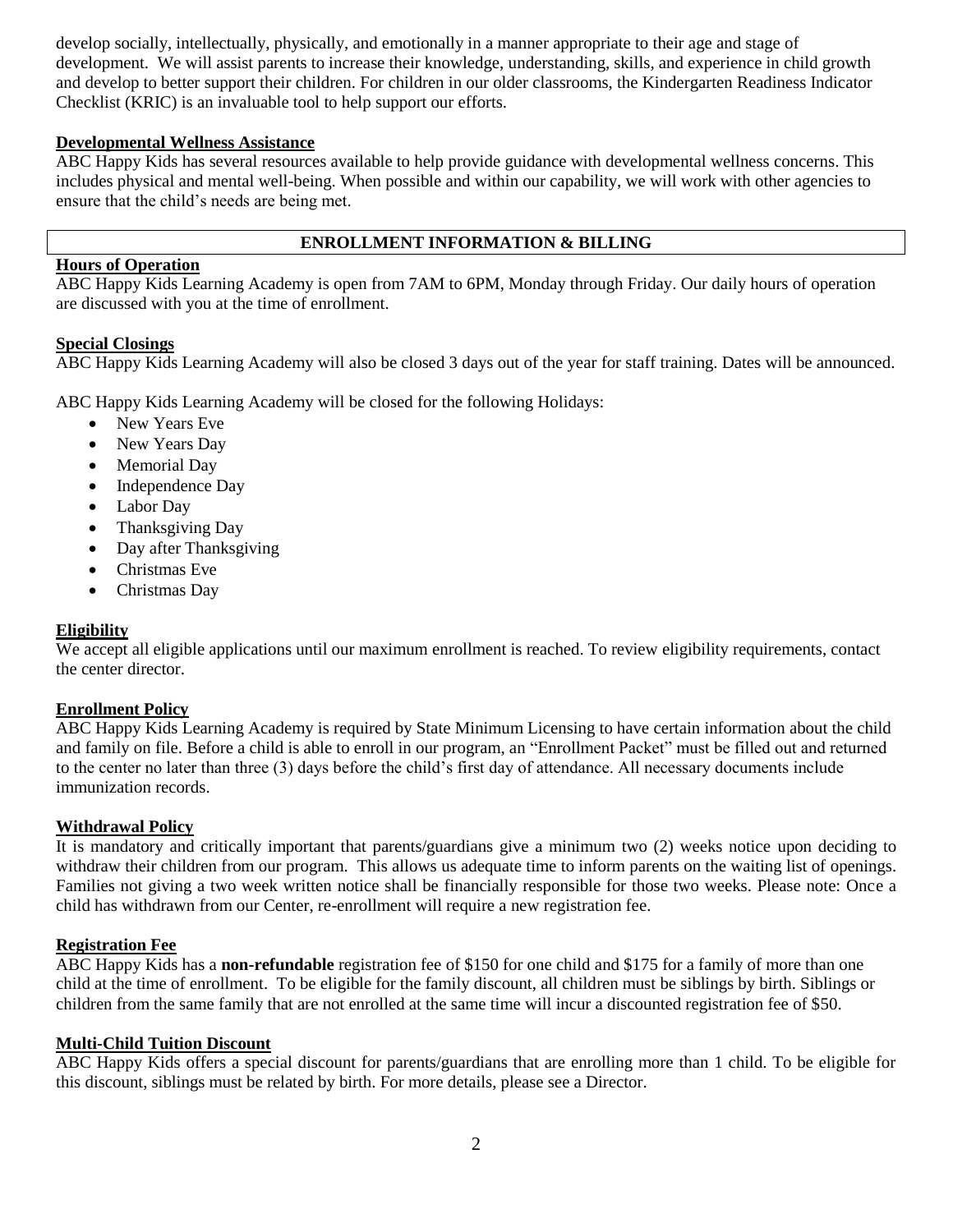# **Supply Fee**

For our older children, our supply fee will help cover the costs of various art supplies, project materials, and more. For our younger children, this supply fee will assist in purchases of sanitation gloves, tissue paper, cleaning cloths, and other needed supplies. Our annual supply fee for children is \$150 for each child and is divided into two \$75.00 installments that are paid throughout the year (January  $&$  July). If enrolling mid-year, the supply fee will be prorated on a monthly basis.

**Tuition:** All tuition payments are due in full on Monday of each week. Tuition is due whether your child attends or is absent and is not refundable for holidays, training days, or sick days that may occur within the week. We currently are unable to process AMEX cards. Tuition must be paid in full by Wednesday to continue to have access to the Center. If accounts become past due and not paid, ABC Happy Kids will pursue legal action and will send accounts to collection.

| <b>Age Group</b>                         | <b>Weekly – Bentonville Center</b> | <b>Monthly – Bentonville Center</b> |
|------------------------------------------|------------------------------------|-------------------------------------|
| $6$ wks.-23 mo. Infant                   | $$220.00$ per child                | \$953.33 Per child                  |
| $2 \text{ yrs.} -35 \text{ mo.}$ Toddler | $$210.00$ per child                | $$910.00$ Per child                 |
| 3 yrs.-47 mo. Preschool                  | $$200.00$ per child                | \$866.66 Per child                  |
| 4 yrs.-and up Preschool                  | $$190.00$ per child                | \$823.33 Per child                  |

| <b>Age Group</b>        | <b>Weekly – Rogers Centers</b> | <b>Monthly – Rogers Centers</b> |
|-------------------------|--------------------------------|---------------------------------|
| $6$ wks.-23 mo. Infant  | $$205.00$ per child            | \$888.33 Per child              |
| $2$ yrs.-35 mo. Toddler | $$195.00$ per child            | \$845.00 Per child              |
| 3 yrs.-47 mo. Preschool | $$185.00$ per child            | \$801.67 Per child              |
| 4 yrs.-and up Preschool | $$175.00$ per child            | \$758.33 Per child              |

# **Form of Payment**

Automatic draft from your checking, savings, or credit card (VISA/MasterCard) account is the mandatory method of payment.

# **Late Tuition Payment Fee**

A late fee of \$5.00 will be assessed for each business day the payment is overdue. The late fee will apply to remaining balances on an account, including, but not limited to, partial payment balances and late fees.

## **Late Pick Up**

Our building locks the doors at 6:00 p.m., children must be picked up no later than 6:00 p.m. Do not stay and chat or play with your child in the building, be considerate that the staff have families to go home to. If a child is still in the Center after 6:00 p.m. with or without the parent, a late fee of \$25.00 is charged per child for every five minute increment after 6:00 p.m. (6:01 p.m. is considered the first 5 minute increment.) The fee is applied to your account. Excessive violation of this policy may lead to disenrollment of your child.

## **Returned Check Fee**

A fee of \$25.00 will be charged for insufficient funds and returned checks. The Center will have the option to refuse further payment by check and require payment by cash or money orders.

## **Start Date**

All enrolled children are encouraged to start on a Monday of the week. However, if a child's start date is mid week, the tuition will be prorated on a five day sliding scale. *(Example: If a child's weekly tuition is \$190.00 and the child only attended two days in the first week, the tuition will be \$38/day or \$76.)*

## **Tuition Change**

Weekly tuition decreases at 24 months, 36 months and 48 months. Please notify us one week before your child reaches these benchmarks so your account can be properly adjusted. Our system does not automatically make these cost-saving adjustments.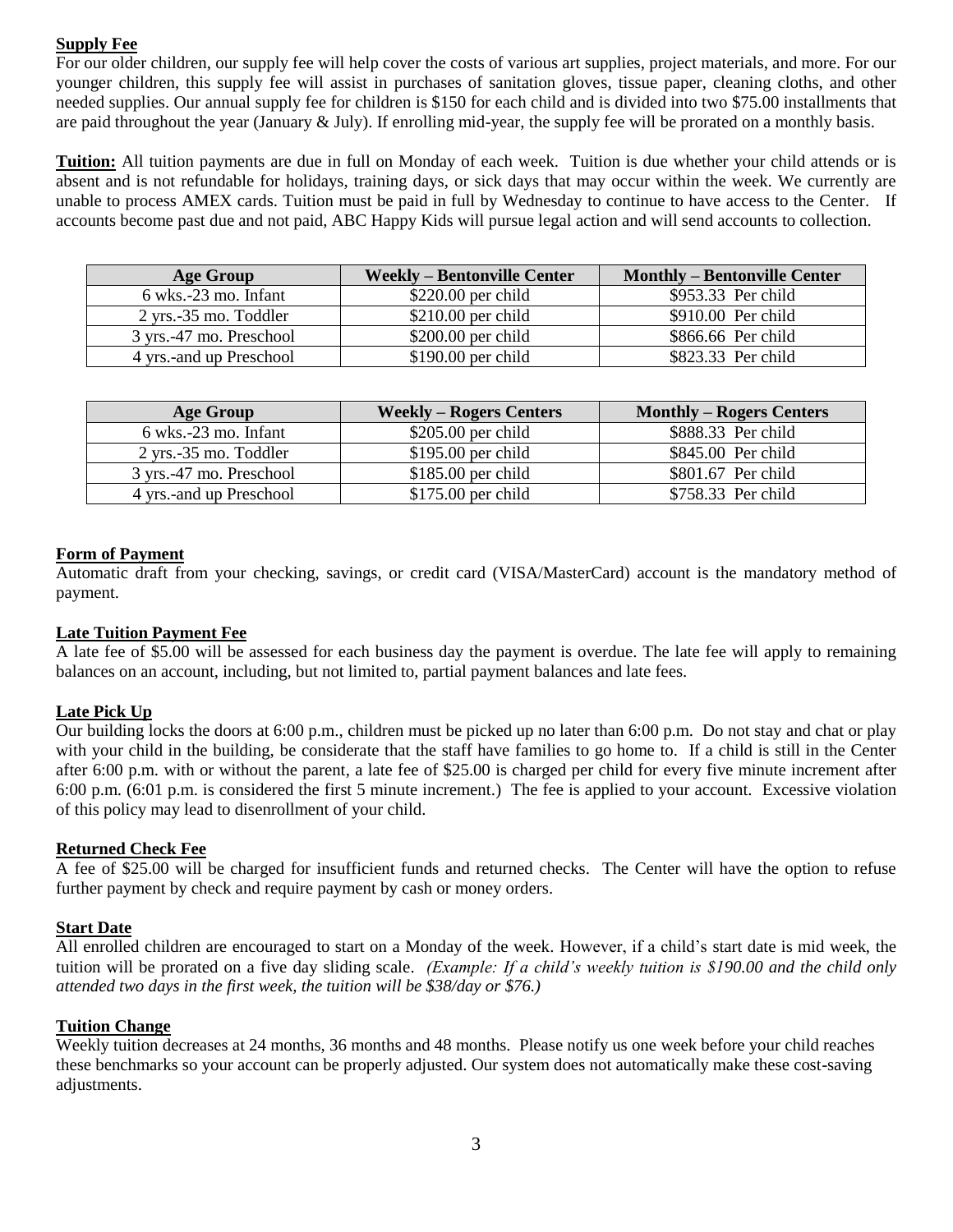## **Vacation**

Families that have been in the program for one (1) year are eligible for a week vacation (5 days) at no cost. Enrollment must be full time for one year straight with no breaks in between. In order to adjust your account to reflect your vacation time, ABC Happy Kids requests that you give a written two weeks notice, prior to your requested time off. Vacation does not carry over to the next year and is forfeited if not used. A maximum of one week per year is allotted. Vacation time must be 5 consecutive days and can not be broken up throughout the year.

# **FAMILY-STAFF PARTNERSHIPS**

# **Confidentiality**

All information about children and families is considered confidential. Staff members and volunteers will maintain the confidentiality of each family and of each child's educational records.

# **Communication**

We use a number of methods to communicate between the center and your family.

| Your child's teacher is available during drop off and pick up | Monthly newsletters are available                    |
|---------------------------------------------------------------|------------------------------------------------------|
| Weekly lesson plans & daily schedules are posted regularly    | We have an annual open house                         |
| Information on the parent bulletin board is readily available | Phone us anytime                                     |
| Activities are posted all over the classroom walls            | Our website is full of helpful information           |
| Your child's cubby will occasionally contain notices          | ProCare messages may be used for communication       |
| Parent-teacher conferences may be scheduled                   | Check our lobby monitor regularly                    |
| Share information in center-wide parent meetings              | Suggestion/Comment/Concern Box (near front entrance) |
| Visit the center! You are welcome to drop by anytime!         |                                                      |
|                                                               |                                                      |

## **Orientation**

New families will have an opportunity to discuss and review our program with our Learning Academy management team, in an effort to determine if our program is the right fit for your child.

# **Daily Arrivals and Departures**

A parent or authorized adult must accompany children into and out of the center at all times, through the front door. Please remember to check your child in or out using the front lobby computer, as well as signing in and out of the attendance log found in each classroom. Arrival and departure times are very busy times of the day. For safety purposes, please hold your child's hand in the parking lot, and do not allow them to run or move away from you in the hallways. *Do not enter the playground using the front or rear playground gates to pick up or drop off your child.* 

## **Drop-Off Time**

You may drop your child off at our center anytime between 7AM to 11:30AM and any time after 2PM. Please do not drop your child off between 11:30AM and 2PM, as it disrupts other children that are sleeping. We ask that you adhere to this policy out of respect and courtesy for other families in our center.

## **Late Arrivals**

To better assist us with staffing needs and lunch counts, we need you to call in by 8:30am if your child will be arriving at our Center late.

## **Family-Teacher Conferences**

Parent conferences are scheduled throughout the year. We look forward to these special opportunities to talk about your child's progress. Parents or teachers may wish to request additional conferences as needed.

## **Meetings and Special Events**

Family events will be planned throughout the year. We encourage your family to participate in these special activities. Notice of these events may be posted in our newsletter and around the center.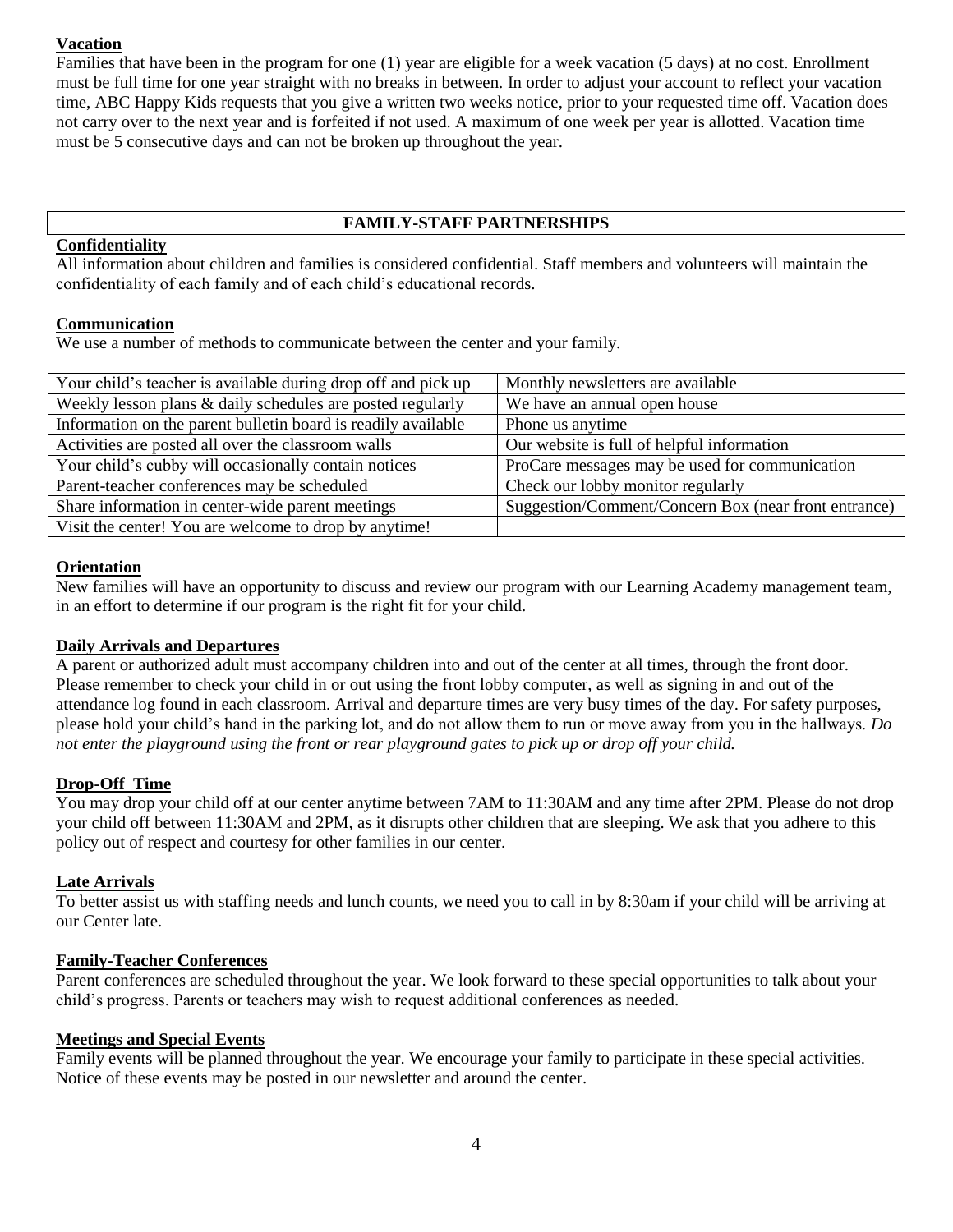# **Photographs and Video**

Teachers use digital cameras and digital video to record children's activities. Documentation of children's activities is used for families to see what their children are doing in the center, and also for children to recall what they have been learning. You may see photographs throughout the center. Video may be used occasionally as well. Photos and video may also be submitted occasionally to the local newspaper to inform the community about our program. Our staff may also share photographs and video with other teachers in professional meetings, classes, and workshops. *During the enrollment process, parents may sign a release for their children to be included in photographs and video.*

# **Staff Training Days**

Professional training for our teachers is very important to us at ABC Happy Kids Learning Academy. Providing new tools and resources to help our teachers provide the best quality of care and teaching for all our children We schedule three (3) days within the calendar year for staff to receive professional training which we close all 3 locations. ABC Happy Kids Learning Academy reserves the right to add training days as is deemed necessary.

# **Standards of Conduct**

All members of management at ABC Happy Kids Learning Academy will ensure that all staff, consultants, and volunteers abide by the program's strict standard of conduct. These standards must specify that:

- We will respect and promote the unique identity of each child and family and refrain from stereotyping on the basis of age, gender, race, ethnicity, culture, religion, or disability
- We will follow program confidentiality policies concerning information about children, families, and other staff members
- No child will be left alone or unsupervised while under their care
- We will use positive methods of child guidance and will not engage in corporal punishment, emotional or physical abuse, or humiliation. In addition, we will not employ methods of discipline that involve isolation, the use of food as punishment or reward, or the denial of basic needs

# **How to Address Concerns**

If you are concerned things are not going as well as you would like in the program, please discuss the issue with the person/persons involved. If you feel that something is not right in the classroom, please talk to your classroom teachers. If they are unable to help you or you feel that the issue has not been resolved, please address your concerns to any member of management. Your opinion and viewpoint is important to us, and we would like to hear your suggestions that might be helpful in improving our program.

## **Parent/Guardian/Guest Conduct on Company Grounds**

Parents, guardians, or guests exhibiting aggressive behavior, verbal profanity, or any other forms of inappropriate conduct on school grounds shall result in an immediate dismissal of your child from our program. Standing accounts shall be paid in full, or legal action will follow.

# **HEALTH**

## **Illness**

If your child is not well enough to participate in all activities, including outdoor play time, then your child should be home resting. If symptoms appear during the day, we will call you to pick up your child immediately.

If your child is exposed to a contagious illness, we will post a health alert notice on the classroom door. Please let us know if your child has been exposed to a disease away from school so that we can watch for symptoms.

## **Child Health & Illness**

To protect our children and staff, we have established policies regarding illness and other contagious conditions. These policies are in place to protect your child and comply with licensing regulations. Our daily health checks are performed every morning and throughout the day by our teachers to look for signs and symptoms of illness.

State licensing regulations require that children with the following symptoms be excluded from childcare:

• Fever over 101 (if measured orally), 100/axillary (or equivalent method)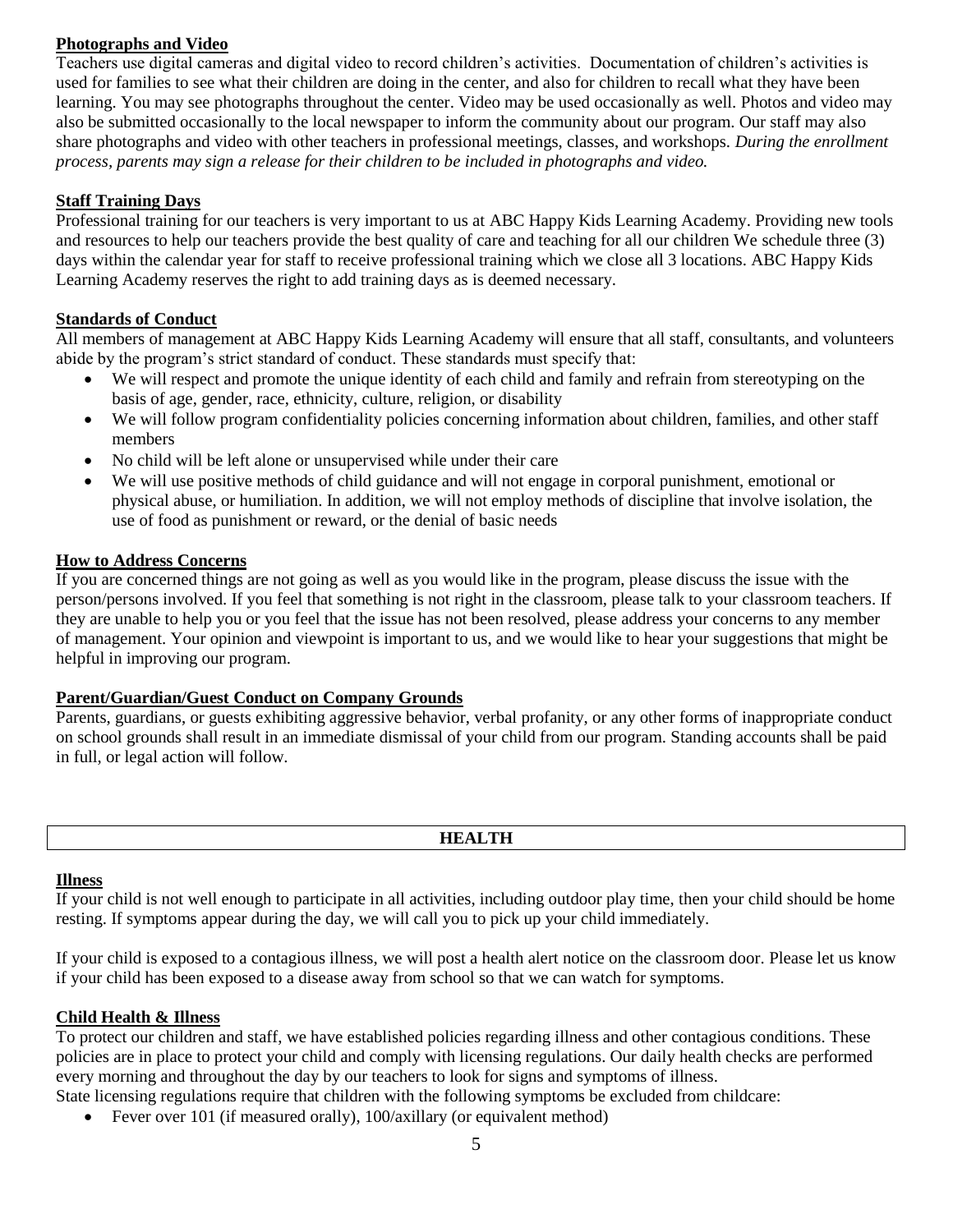- Infants younger than 2 months with any increased temperature shall get urgent medical attention within an hour.
- Infants younger than 6 months with any increased temperature shall be medically evaluated.
- Diarrhea (2 or more water stools in a 24 hour period)
- Vomiting (2 or more occasions within the past 24 hours)
- Blood or mucus in stools (unless caused by hard stools)
- Abdominal pain which lasts more than 2 hours
- Mouth sores with drooling
- Rash that is not obviously associated with diapering, heat, or allergic reactions to medications
- Pink Eye with white, yellow, or green eye discharge, redness and/or swelling.
- Untreated scabies, head lice, or the presence of nits
- Active tuberculosis, until a health care provider or health official states that the child is on appropriate therapy and can attend child care.
- Impetigo, until treatment has been started.
- Strep throat, until 24 hours after antibiotic treatment has been started.
- Chicken Pox, until all lesions have crusted (usually 6 days after the rash appears).
- Rubella, until 6 days after onset of rash
- Pertussis (whooping cough); until 5 days of antibiotic treatment
- Mumps, until 5 days after onset of gland swelling
- Measles, until 4 days after onset of rash
- Hepatitis A, until 1 week after onset of illness or as directed by the health department
- Ringworm
- Molluscum

For cases of diarrhea, vomiting, and fevers, Childcare Licensing Guidelines will not allow the child back to the Center until 24 hours after the last episode. This is to protect the welfare of other children in our care. Please refer to the chart on the last page of this parent handbook for more details about center specifics.

## **Immunization**

A photocopy of the child's current immunization record is required at the time of enrollment. A complete copy of all immunizations must be submitted to ABC Happy Kids Learning Academy at time of enrollment, no more than 10 days after your child's start date. Please remember to update your child's immunization records at least once a year, or preferably each time your child has been administered a new vaccine. Failure to comply with this requirement will result in suspension of your child's enrollment.

## **Medication Policy**

Our medication policy is as follows:

 $\rightarrow$  ABC Happy Kids will not administer medications (prescription and over the counter) to children that are 2 years or younger within our Center.

 $\rightarrow$  For children that are over 2 years old, we will only administer prescription medications in the original, marked packaging. We will not administer over the counter medication of any kind.

 $\rightarrow$  All prescription medications will be administered only one time per day at 11am, and a medication consent form must be filled out for the week. Medication will only be given to a child if an authorization form has been filled out. Please see the front desk for this form.

 $\rightarrow$  All parents and guardians have the option of coming into our Center to administer medications (both prescription and OTC) to their children. To protect other children in our care, medication must be given outside the classroom.

 $\rightarrow$  ABC Happy Kids will not store medication on-site after our Center is closed. Please remember to take your child's medication home at the end of each day by asking the front desk for assistance.

Special conditions may apply for certain situations. For example, life saving drugs such as Epi-Pens would require special protocols outside our normal procedures. Please see a member of management for clarification.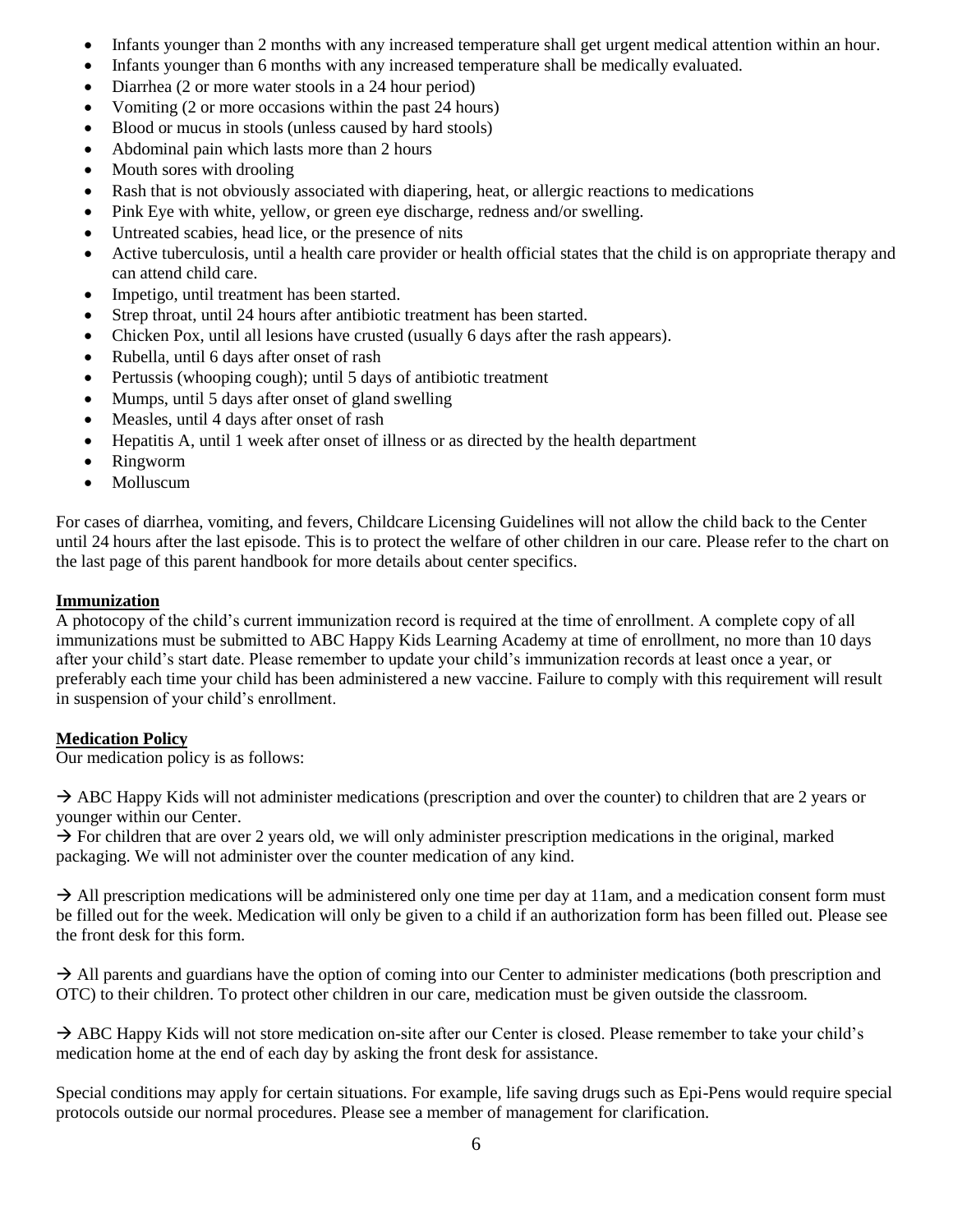# **How Medication Is Administered**

Other than a member of management, all other employees are not allowed to administer any type of medication to children. Medication can be administered anywhere in the facility, except inside classrooms. Medication will only be stored in the Director's Office, or if it needs to be refrigerated, in the kitchen.

# **Chapstick**

Parents may provide chapstick for their children, to be administered as needed, within the classroom, by the teacher. A written request (with the parent's full name, signature, and date) must be submitted to the administration. Chapstick shall be stored in a secured cabinet and out of reach of children. Once the product is no longer needed, we kindly ask our parents to take the chapstick home.

# **Injuries**

Minor injuries will be treated with appropriate first aid and you will be informed about them on an incident report. You will be called to the center immediately if your child sustains a more serious injury. In cases that we perceive to be potentially life threatening, we will call an ambulance to transport your child to a medical facility and will direct you to meet the ambulance. All costs for the ambulance and medical fees are the responsibility of the child's family.

## **Child Nutrition**

ABC Happy Kids ensures that we meet each child's nutritional needs and aides in establishing good eating habits that nurture and promote healthy development.

We also participate in the federal food program (CACFP). The CACFP forms must be filled out at the time of enrollment and a completed form is a mandatory requirement if your child is enrolled in our center. This form must be updated every 12 months.

All children enrolled at ABC Happy Kids Learning Academy are served breakfast, lunch, and a mid-afternoon snack. All meals are high in nutrients and USDA approved. All meals are served "family style" with children and a teacher sitting together at the table. Children are taught proper hand washing, participate in table setting, practice table manners, and they learn to clean up after themselves.

Our meals have set serving times.

| <b>Breakfast</b> | 8am to 8:20am                                                                                                           |
|------------------|-------------------------------------------------------------------------------------------------------------------------|
| Lunch            | 11am to $11:20$ am                                                                                                      |
| <b>Snack</b>     | $2pm$ to $2:20pm$                                                                                                       |
|                  | No do not serve meals after our specified serving times to comply with safety food regulations (ie: foods must be warm) |

We do not serve meals after our specified serving times to comply with safety food regulations (ie: foods must be warm).

We do not allow outside food into our Centers, and we require all children to participate in our meal program. However, if your child has a special dietary need, (e.g. food allergy, religious preference, etc.), a special dietary prescription must be filled out and signed by a physician before ABC Happy Kids Learning Academy can honor the request. Without the signed documentation, your child will receive the same food on the menu as the other children. Menu items with equivalent nutritional value will be substituted for allergy-causing foods.

## **Breast Milk Policy**

Parents need to prepare all breast milk in individual feeding bottles at home. This will prevent employees from handling any bodily fluids, as well as minimize the exposure to bodily fluids.

All excess breast milk, after each feeding, shall be discarded from the bottle. At the end of the day, parents shall be instructed to take all milk bottles home. ABC Happy Kids will not store or keep in possession within the facility after hours.

## **Rest Time**

Our children are offered an opportunity to rest after lunch. Children sleeping on mats or cots are required to bring a fitted crib sheet and blanket, per licensing regulations. Children may bring from home a small blanket and small travel sized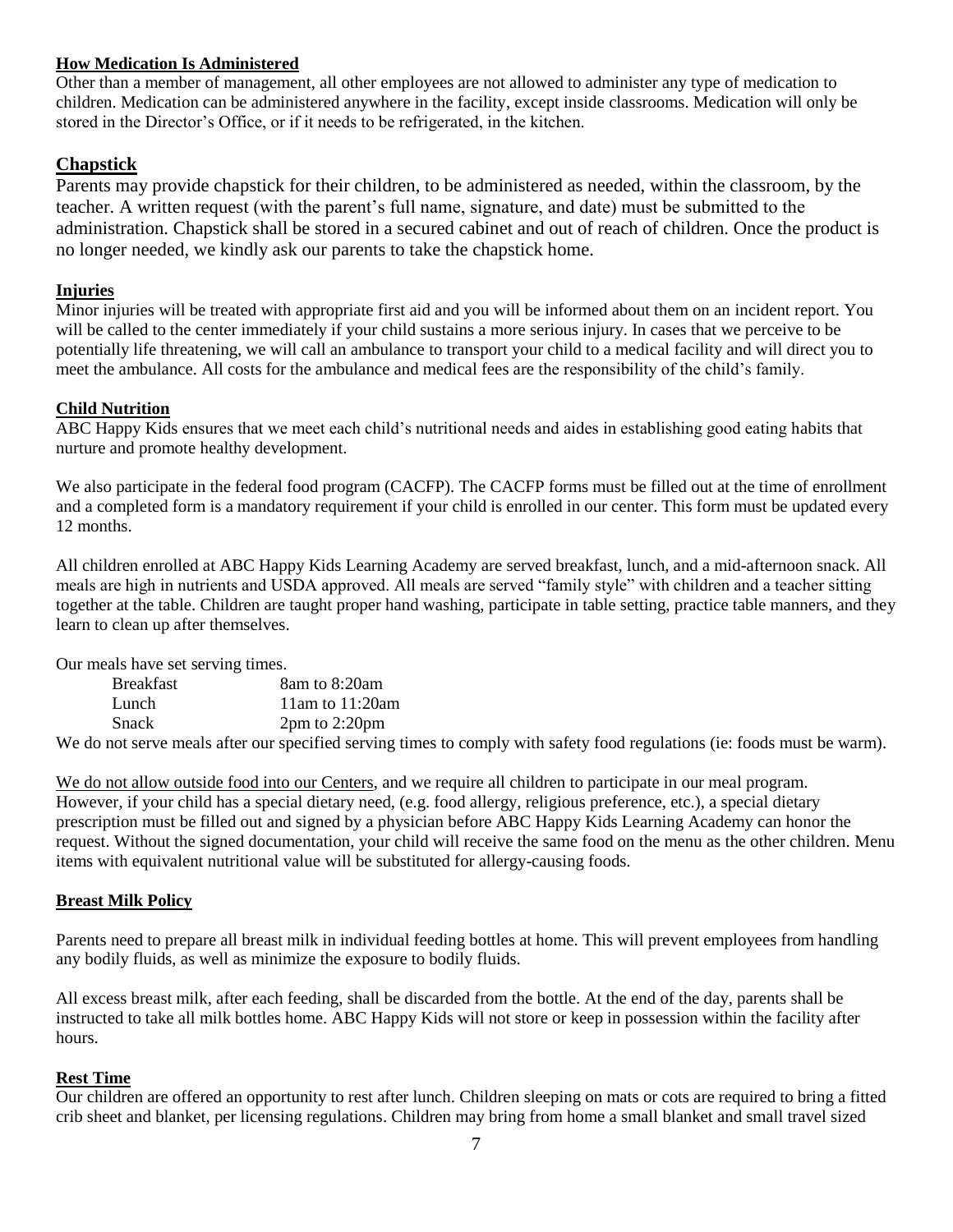pillow. Children are not required to go to sleep. Non-sleepers may rest quietly with a book, while laying on their cots/mats. Children will be offered alternate quiet activities if he or she chooses not to sleep. *After alternatives have been offered and the child continuously disrupts the classroom environment and/or endangers other children or staff a parent will be called to immediately pick up the child, and the child will be excluded from our program for the remainder of the day. Continuous incidents can lead to permanent exclusion from our program. In the event of dismissal on these grounds, refunds will not be issued.*

Infants in our care can rest at any time, and clean sheets are provided daily, or more often, if needed.

# **Outdoor Play**

Outdoor play is not just recess, but it is an extension of our indoor learning opportunities. Weather permitting; all children will be allotted 1 hour each day.

All children will play outdoors every day, weather permitting. The length of outdoor play time is adjusted according to the weather. Factors such as humidity, wind, and temperature are considered in determining whether children will be able to play outdoors and how long they will stay out.

- If children are healthy enough to be at the center, they are healthy enough to go outdoors
- Please dress your child for the weather, especially cool mornings in the fall and spring
- Sneakers with socks, or other similar shoes, are best for running, climbing, and enjoying the outdoors
- Sunscreen must be applied at home before children arrive at the Center. Employees of ABC Happy Kids do not apply sunscreen on children.

# **SECURITY & SAFETY**

# **Check In/Out Using ProCare**

Parent/Guardian with authorization shall be the only one to operate the ProCare check-in/out security system. Please do not allow your child to operate the ProCare System, as this will allow us to better monitor exactly which parent is picking up the child. Each parent or guardian will have his/her own unique code. Do not share this code.

## **Release of Children**

No child will be released to persons not authorized by a parent or guardian. If we have any doubt that the person picking up your child has not been authorized by a parent or guardian, we will not release the child until we contact you. Guests picking up children will need to show a picture ID.

## **Child Release Procedures**

- Staff may release enrolled children only to parents, guardians, or those listed on ProCare to pick up the child.
- If a parent needs to authorize a person to temporarily pick up their child who is not on the pick up list, the following procedure will be followed:
	- 1. The parent or guardian must give advance notice, in person, to an administrator. A request made by phone to our center may be acceptable, but that is at the discretion of the administrator.
	- 2. Person picking up the child will need photo identification.
	- 3. When the person arrives to pick-up the child, the ABC Happy Kids Learning Academy staff person must verify the person's photo identification, before the child will be released from the center.
	- 4. If at any time during the program year, the parent wishes to change the information on their pick-up list, they may do so by coming to the center and changing the information in their child's file.
- An outside agency representative will not remove a child from any ABC Happy Kids Learning Academy class without the written consent of that child's parent or guardian, except during a child abuse and neglect investigation. In such cases, staff may release a child to an authorized Child Protective Services worker or law enforcement representative with agency picture identification. An ABC Happy Kids staff member will be present during any Child Protective Services child interview.
- For children placed in foster care, ABC Happy Kids Learning Academy staff will receive a copy of the foster care paperwork. ABC Happy Kids Learning Academy will release the child only to the foster parents or to the child's Division of Child and Family Services Worker. The DCFS worker must verify any additions or changes in writing (letter or fax). This letter should be to the attention of the Program Director.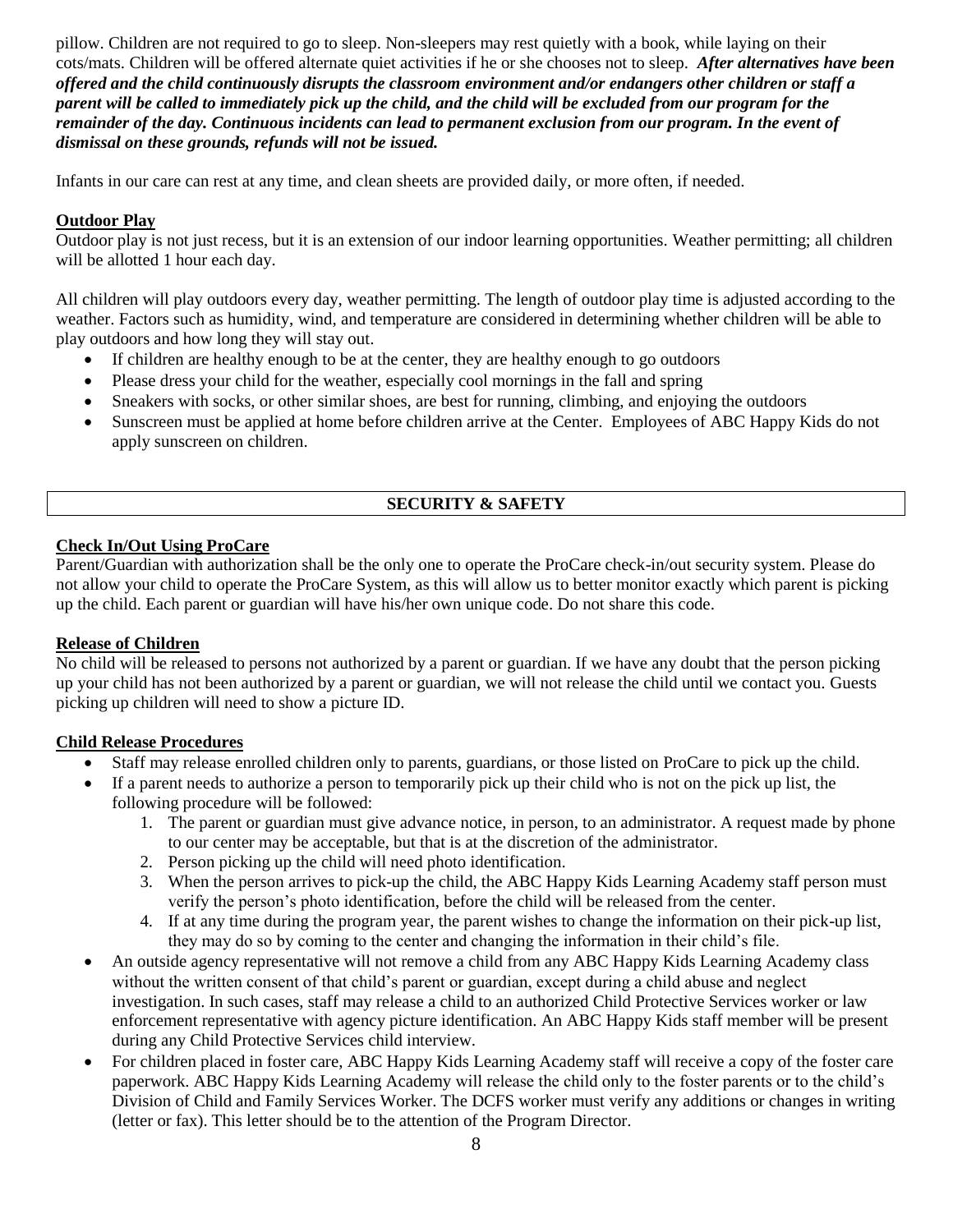- ABC Happy Kids Learning Academy requires copies of all custodial agreements and visitation schedules for our enrolled children. By law, ABC Happy Kids Learning Academy is required to follow all existing court orders and court imposed visitation schedules. If no visitation schedule has been imposed by the court, ABC Happy Kids Learning Academy reserves the right to require the custodial and non-custodial parents to produce documents setting out their agreement regarding visitation. ABC Happy Kids Learning Academy reserves the right to contact the police if a non-custodial parent enters the facility outside of his/her normal visitation schedule and without prior written approval of the custodial parent.
- If ABC Happy Kids Learning Academy is in possession of a restraining order, order of protection, or a no-contact order against any person including a non-custodial parent and staff sees that person near the center, the management staff will call 911 or the local police immediately to report their presence. After calling 911, a staff member will record the license number and make/model of the vehicle if possible, then call the parent/guardian.

# **Visitors**

All visitors to our Center must sign in and out of our guest log located in the front lobby and include the purpose of their visit. Visitors must be able to present a picture ID if asked.

# **Emergency Health Procedures**

Child health and safety are both equally important in the home and at ABC Happy Kids Learning Academy. We make every effort for teachers in each classroom to have a current First Aid and CPR certification in order to remain familiar with proper medical emergency procedures.

The center strives to provide a safe environment by conducting safety audits, monthly emergency storm/fire drills, and teaching children safety rules. If a child does experience an injury, an Incident Report will be completed by the staff and signed by the parent. In spite of our efforts, an emergency may arise. For this reason, ABC Happy Kids Learning Academy requires that parents complete emergency contact information and sign a release for emergency medical treatment

# **Emergency Weather Procedures (Fire Drills/Tornado Drills)**

Evacuation procedures for fire and other emergencies are practiced monthly to ensure our children are readily prepared in case of an actual emergency. Severe weather drills are also conducted every month. When severe weather is in the area, the director monitors weather reports and alerts staff to be prepared to quickly move children to safety. Emergency procedures are posted in each classroom.

## **Inclement Weather Policy**

We will make every effort to remain open on a regular basis. We are independent from the public school district. However, during severe weather conditions, we may close our center. Closings will be announced on the following news (television/online) networks: 40/29 News, Happy Kids website and mass texting if you sign-up. If the closing is announced in the middle of the day, please pick up your child immediately. Please note, refunds/credits shall not be issued for days closed due to inclement weather.

## **Reporting Child Abuse and Neglect**

Arkansas law 12-12-507 (b)-(c) and 12-12-518 (b) (1) requires that any individual working in a licensed childcare facility that suspects a child has been abused or neglected MUST REPORT to the proper authorities. ABC Happy Kids Learning Academy employees are required to obey that law by reporting suspected incidences of abuse or neglect. All reports are kept confidential.

## **Interviews by DHS and Other Agencies**

Any staff member or children in attendance may be interviewed by Child Care Licensing, by the Division of Child and Family Services, and/or by law enforcement officers for the purpose of investigations or to determine compliance with licensing requirements. Child interviews do not require parental notice or consent, per DHS mandates.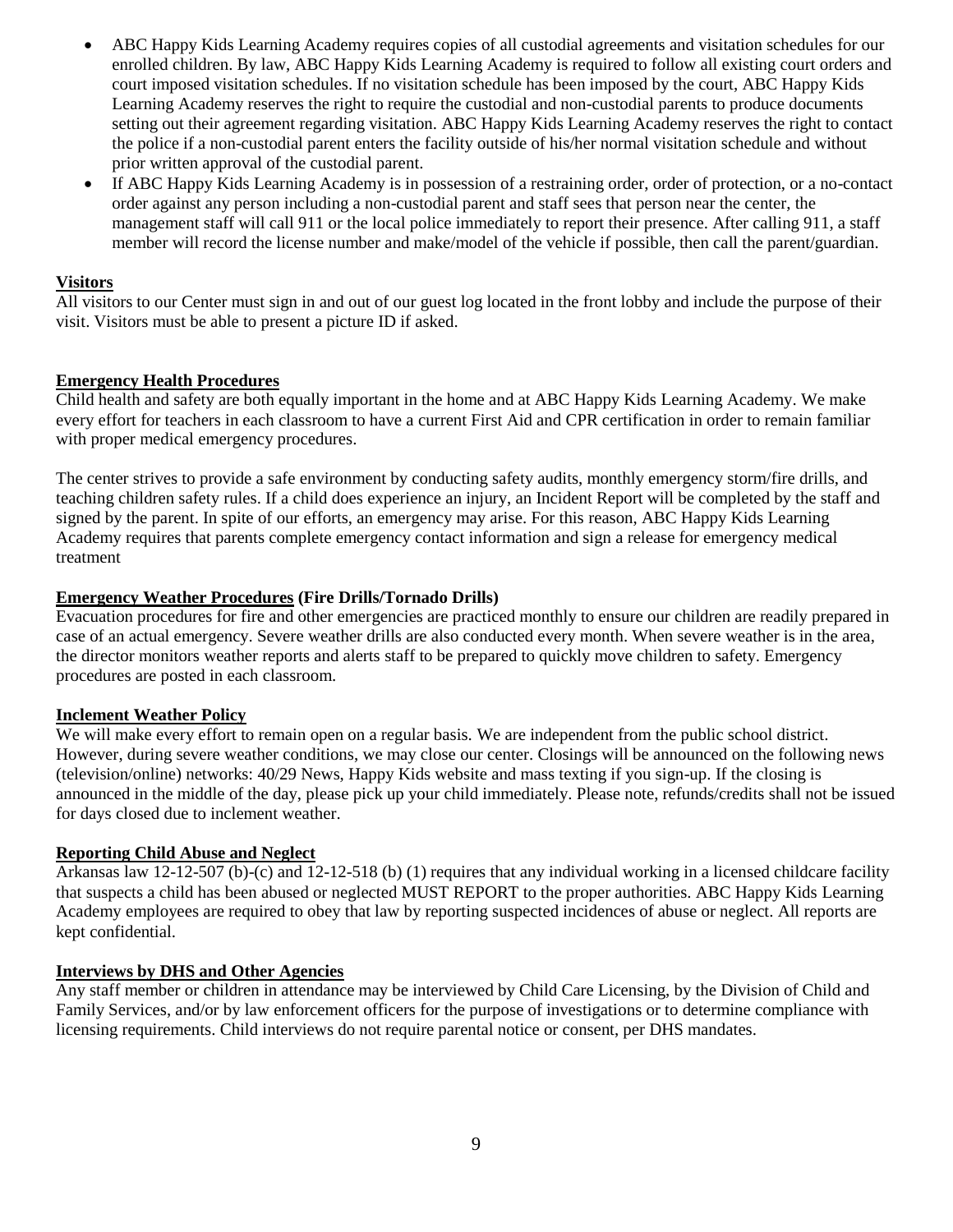# **Clothing & Personal Items**

Children in our program are active and creative. So that your child can fully participate in all the activities, please follow these guidelines when dressing your child for school.

- Children can easily manage clothing for toileting: fasten and unfasten buttons, zippers, snaps, buckles
- Clothing is washable and durable enough to permit vigorous play
- Clothing is inexpensive so that soiling, damage, or loss will not cause great concern
- Cot sheets/bedding are required everyday
- Shoes are sturdy and protect the child's feet. Sneakers with socks are the best choice. Flip flops, sandals, and open toed shoes can be hazardous.
- Clothing is appropriate to the weather conditions. Children will spend time outdoors every day. Be sure to send jackets, sweaters, coats, gloves, and hats as needed.
- All clothing is labeled with the child's name before it is brought to school. The program is not responsible for lost clothing items.
- Leave at least two (2) set of extra clothing for your child in case your child needs to have a fresh change of clothes.
- Leave at least two (3) sets of extra clothing if your child is currently in a classroom that is toilet-training.
- Leave an adequate supply of diapers and pull ups for your child. Teachers will communicate with parents regularly to ensure your child has all the items necessary.
- It is the parents' responsibility to check the cubby area or sign in/out book, for written notice of missing supplies your child will need. If parents' are not providing items that are asked to bring, they will be called to pick up the child immediately.

# **Laundry**

Parents are responsible for taking home the child's cot sheets and all clothing every Friday to wash and bring back the following Monday. Soiled items will need to be taken home as needed for each day that accidents occur.

# **Cubbies**

Children are provided with cubbies as a means of keeping their belongings together. Please check your child's cubby each day for notes, art projects, and other items that need to go home.

# **Toys**

We have many materials for the children to explore. Please have your child leave his/her toys at home. It is often difficult to share a toy with a group and the toy may get broken. Toys that resemble weapons are not permitted. If your child has a special toy, expensive toy, or toy with many pieces, please keep it safely at home. ABC Happy Kids is not responsible for lost items.

# **Birthdays**

Your child's birthday is a special occasion to share with friends. If you would like to provide a simple snack for the group, please plan the date in advance with your child's teacher. Also, please remember that all food items must be store-bought to ensure compliance with health codes and to prevent allergic reactions. Your child's teacher can suggest appropriate snacks that your child's friends will enjoy. For reasons of safety, no latex balloons are allowed in the center.

# **Behavior Guidance**

Behavior is the way we act and respond to people and situations we find ourselves in. ABC Happy Kids' teachers understand that use of consistently applied positive techniques of guidance, redirection, and reinforcement help children develop self-esteem, confidence, and competence. In addition, ABC Happy Kids requires all staff to be positive models of acceptable behavior by treating children, parents, and one another with respect and courtesy. Behaviors in the classroom will be documented and available for parents to review. In the event of recurring behavior issues, teachers will work in partnership with the child's parents and outside services, to better understand the cause and to determine how to respond appropriately.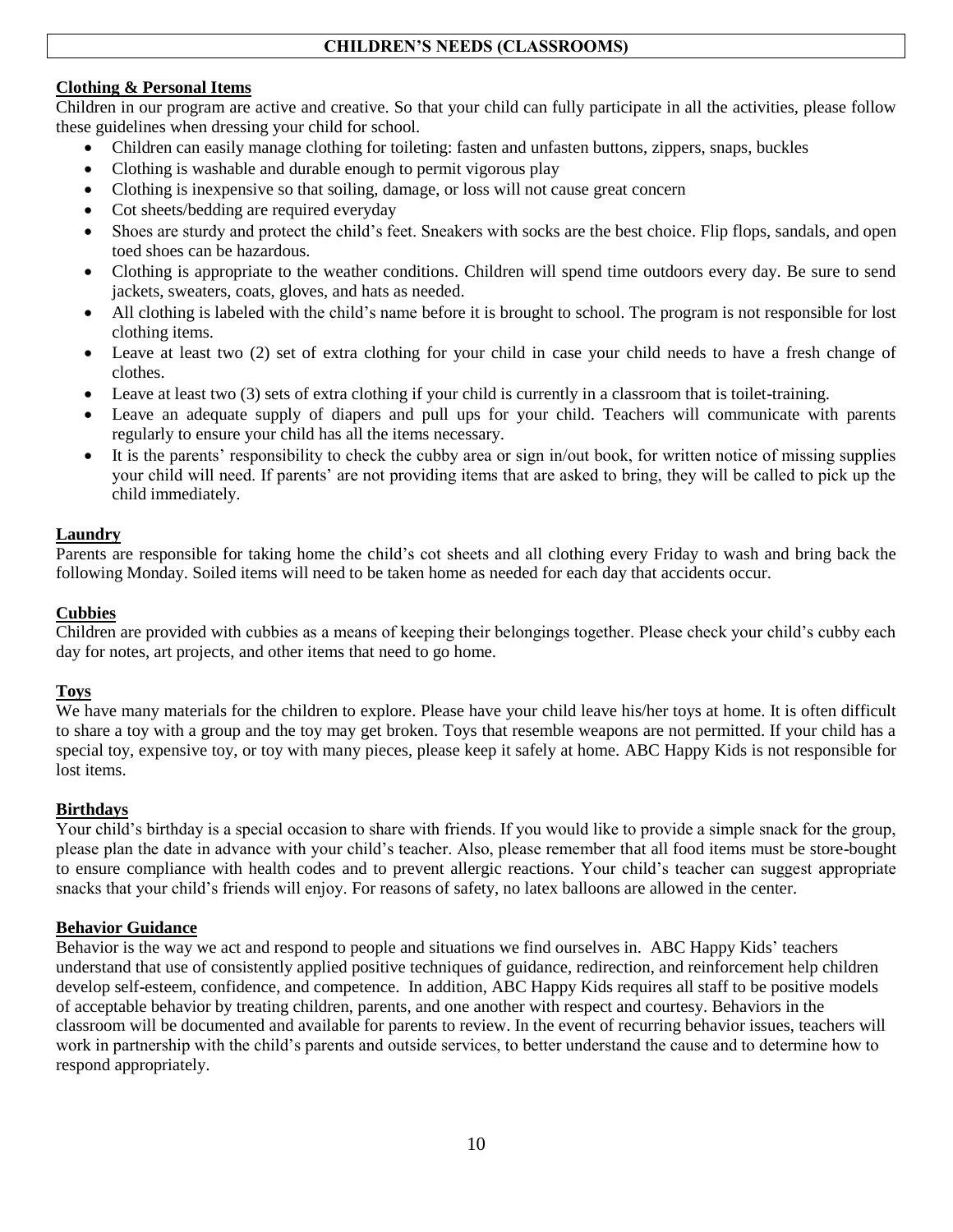*A child's behavior that continuously disrupts the classroom environment and/or endangers other children or staff is a serious concern that our organization does not take lightly. For behaviors beyond our control, parents will be called to immediately pick up the child, and the child will be excluded from our program for the remainder of the day. Continuous incidents can lead to permanent exclusion from our program. In the event of dismissal on these grounds, refunds will not be issued.*

## **Discipline Policy**

ABC Happy Kids teachers are instructed in positive behavior guidance practices which promote self-control, self-esteem, and respect for others. These practices include positive verbal interaction and recognition of positive behavior applied consistently over time. Teachers also apply indirect guidance through arrangement of the environment, scheduling of high and low activity time, development of classroom rules, and providing opportunities for children to make positive choices in their setting. When a child is unable to find a solution that is appropriate to control their actions, the child may be sent to the "thinking chair", a quiet spot, or time out, after which they may return to the activity (not used for children under two years). Under **NO** circumstance will discipline be humiliating or frightening to a child, this includes any form of mental, emotional, or corporal punishment.

#### **Biting**

Biting is a normal part of early childhood development. Babies and toddlers bite for a variety of reasons, such as teething or exploring a new toy or object with their mouth ("mouthing"). As they begin to understand cause-and-effect, they also might bite a person to see if they can get a reaction. Biting also can be a way for toddlers to get attention or express how they're feeling. Frustration, anger, and fear are strong emotions and toddlers lack the language skills to deal with them. So if they can't find the words they need quickly enough or can't articulate how they're feeling, they may resort to biting as a way of saying, "Pay attention to me!" or "I don't like that!" Biting tends to occur most often between the first and second birthday. Biting is a normal part of early childhood development, however, biting that continues past 2½ to 3 years of age is not age appropriate. For children that exhibit this behavior past the age of  $2\frac{1}{2}$ , parents will be called to pick up their child from school and be excluded for the day (no refunds). After being sent home three times, the child will be dismissed from the program.

#### **Transitioning**

As children grow, they will move to a different group within the center. Transition is dependent upon age and a child's overall development and social capacity. We will work with you to make the transition a positive experience.

|                     | <b>IMPORTANT TIMES DURING THE DAY</b>                 |
|---------------------|-------------------------------------------------------|
| $8:00am - 8:20am$   | <b>Breakfast</b>                                      |
| $11:00am - 11:20am$ | Lunch                                                 |
| $11:30am - 2:00pm$  | Time allotted for nap time preparations $\&$ sleeping |

Please note: There shall be no drop off of children, during the time shortly before and during naptime. Please do not drop off your children between 11:30am to 2pm, as it disrupts the other children that are sleeping. We ask that you adhere to this policy out of respect for other families in our school.